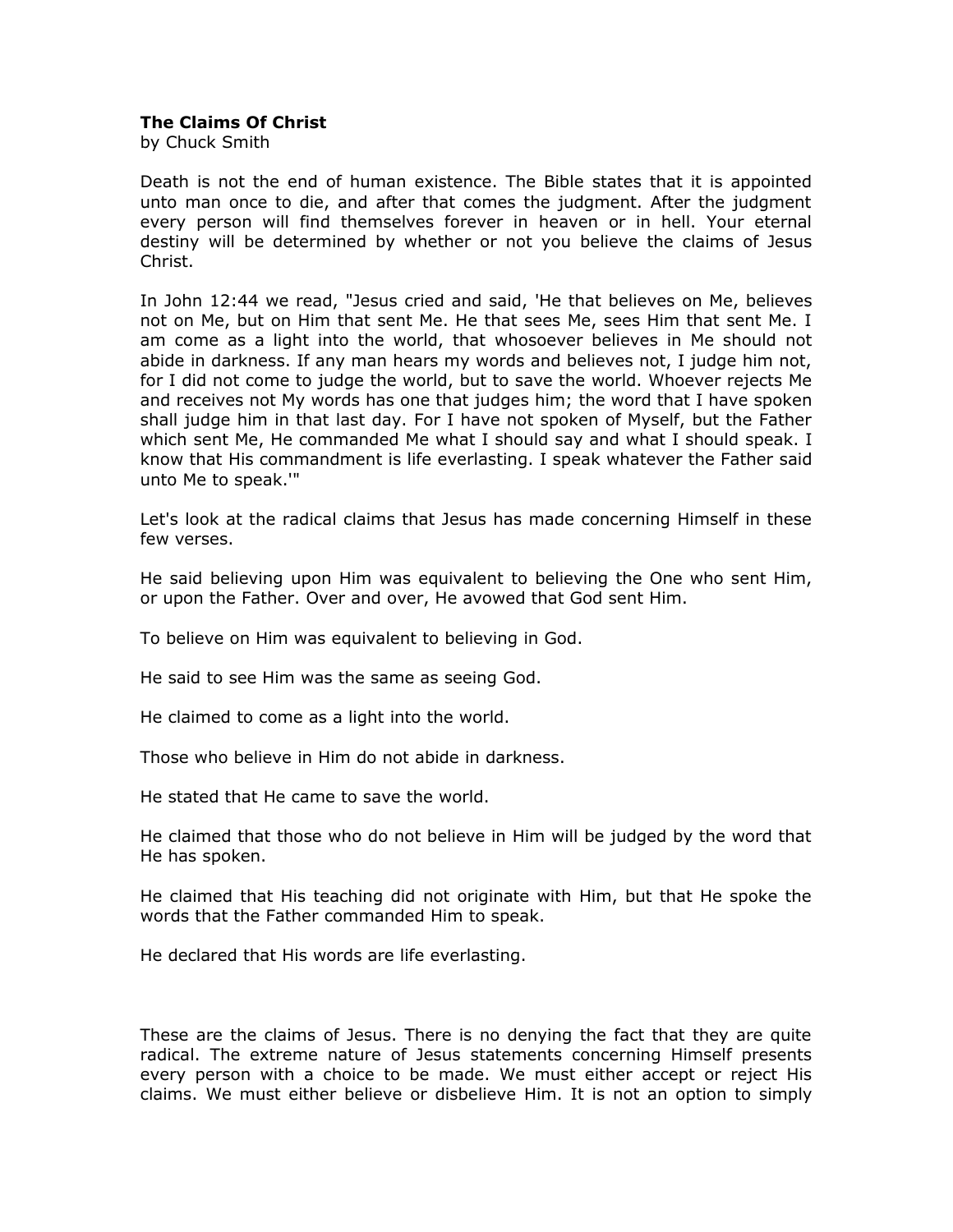ignore or try to evade such radical statements. What Jesus said demands that we form an opinion, and our opinion will ultimately fall into one of two camps. He was either telling the truth or He was lying. He was either the Son of God and the greatest person who ever lived or He was a deceiver and a fraud. You may be more kind and say, "I believe that perhaps He believed those things, but He was deluded and if He were living today, He would probably be institutionalized." But the issue remains, are His claims true or false? Jesus is who He claimed to be, or He isn't.

In the New Testament, we read of many signs that Jesus did to substantiate the claims that He was making. In the fourteenth chapter of John, Jesus reiterates some of these things that He has claimed here, but also adds a few more such as, "I am the Way, the Truth, and the Life, and no man can come to the Father except through Me."; "If you have seen Me, you have seen the Father"; and "Believe that I am in the Father and the Father is in Me, or else believe for the very works sake." In other words, Jesus not only claimed to be God in human flesh, the perfect source of truth and the One who grants eternal life, but offered conclusive proof through the miraculous deeds or "works" He was doing. In the Gospel of John, Jesus said that John the Baptist bore witness of Him, but that there was a greater witness than that of John. This greater witness was the works that the Father had given Him to do. Among these authenticating signs was Jesus' power over the elements. He turned the water into wine, He walked on the water, and He calmed a raging storm by His word. He showed His power over disease for He healed the suffering with a touch. He cleansed those with leprosy. He caused the lame to walk, opened the eyes of the blind and even raised the dead. He called upon these works to verify that His teaching was true.

At another time when huge crowds had gathered around Him, Jesus said, "A faithless and perverse generation seeks a sign, but no sign will be given, except that of the prophet Jonah. For as Jonah was three days and three nights in the belly of the whale, so shall the Son of man be three days and three nights in the heart of the earth." Thus His resurrection would constitute the basic sign to an unbelieving world, that He was all that He claimed to be.

When Jesus cleansed the temple of the money changers, He was asked by the Jews for a sign of authority to do what He had done. His response was, "Destroy this temple, and in three days I will rebuild it." John tells us that He was referring to His own body as a temple thus the resurrection from the grave three days after His death.

In Acts 1:3 we read that Jesus showed Himself alive after His death by "many infallible proofs." The resurrection of Jesus from the dead is one of the most factually verifiable events in history. It is confirmed by the testimony of many eyewitnesses such as Mary, Peter, the other Apostles and more than five hundred people at one time. If there is any validity to our system of jurisprudence, which establishes fact on the basis of eyewitness testimony, then the resurrection must be accepted as fact. "But," you may argue, "there was no cross examination of the witnesses!" Are you certain of that? Let it be noted that the vast majority of these witnesses were violently killed for their testimony, and none recanted, though doing so could have spared their lives. (For more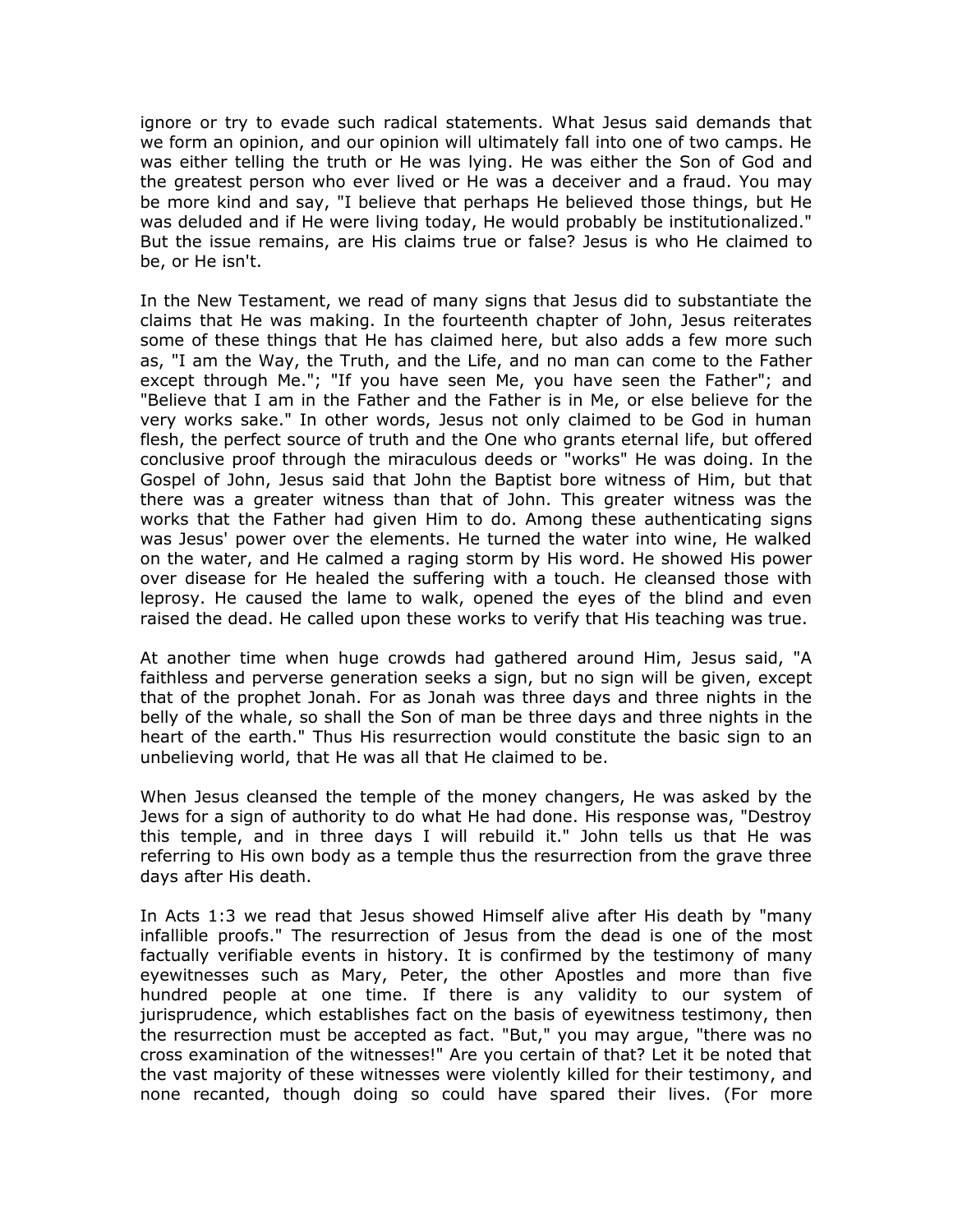information see Foxe's Book of Martyrs) So many gave their lives for what they had seen and heard that the Greek word "martus" (which meant one who bore legal testimony) came to mean those who suffered death for the Christian witness.

But along with His miraculous works and His historical resurrection from the dead, we have to also take into consideration the multiplied prophecies concerning the Messiah that Jesus fulfilled. Throughout the Old Testament, there were more than three hundred predictions concerning the Messiah that were fulfilled in the birth, life, death and resurrection of Christ. What would be the odds of one person fulfilling those prophecies by chance? The number is so astronomical, that it puts chance out of the picture. In his book Science Speaks [1], Peter Stoner estimates the odds of one person fulfilling just eight of these Messianic prophecies as being one in ten to the seventeenth power. How overwhelming is this probability? Stoner illustrates this by "supposing that we take ten to the seventeenth power silver dollars and lay them on the face of Texas. They will cover all of the state two feet deep. Now mark one of these silver dollars and stir the whole mass thoroughly, all over the state. Blindfold a man and tell him that he can travel as far as he wishes, but he must pick up one silver dollar and say this is the right one. What chance would he have of getting the right one? Just the same chance that the prophets would have had of writing these eight prophecies and having them come true in any one man, from their day to the present time. It is clear that chance had nothing to do with the fulfillment of these three hundred predictions. It is also important to note that the design spelled out in prophecy was far beyond any one person's ability to control. From the place of the Messiah's birth to the amount of money offered for His betrayal, we find factors that were out of any person's ability to arrange. Jesus could not by chance or by His own personal effort have fulfilled those three hundred predictions. It had to be by God's design.

Peter lived in close association with Jesus for three years and was with Him on some of the most momentous occasions of His ministry. Many times when the other disciples were excluded, Peter was brought in to see the special work of God. When they came to the house of Jairus, whose little daughter had died, Jesus put all of the people out. Yet He took Peter and John into the room that they might be witnesses of His power to bring her back to life. When He was in the area of Caesarea Philippi, and was transfigured on the high mountain before His disciples, it was Peter, James and John who were selected by the Lord to witness the event. In his second epistle, Peter writes about this experience and describes Jesus with His raiment shining like the sun, and seeing that glory of the eternal God coming forth from Him. He said, "We were not following cunningly devised fables when we declared to you the glory of the Lord." It wasn't some cunningly devised story. He said, "We were actual eye witnesses of His glory when we heard the voice of God there on the Mount." But even as significant as this experience was, Peter pointed to "the more sure word of prophecy" as the secure foundation of our faith.

When predictions are made about the future, there is a governing principle known as the Law of Compound Probabilities. This principle states that the more conditions placed on a prediction, the greater the chance that it will not come to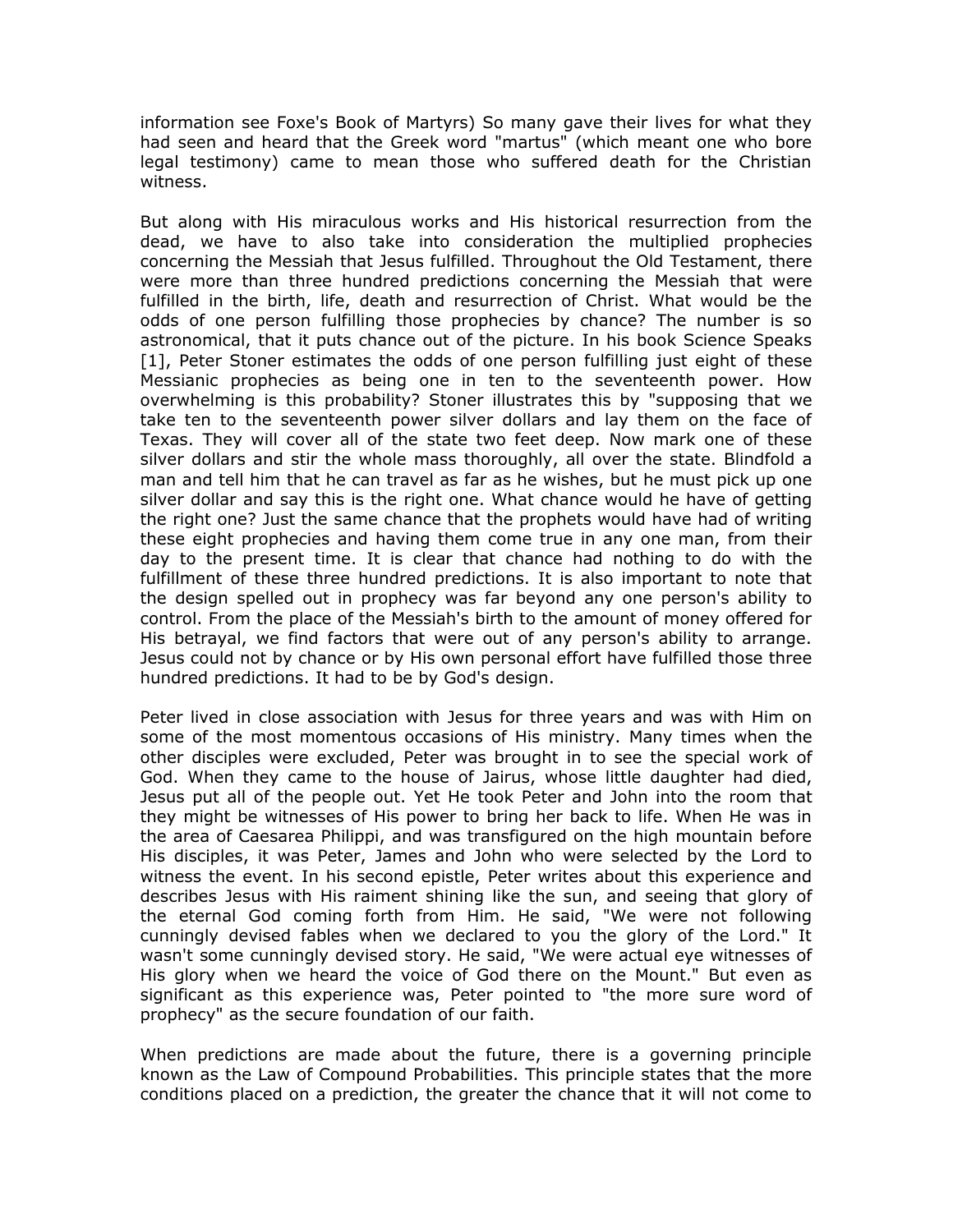## pass.

Let us say that Newport Beach in California is shaken by an earthquake on an average of once every two years. If I should predict that there will be an earthquake in Newport this year, my chances are 1 in 2 of being right. If I said it will happen on June 13th, then there being 365 days in a year, the chances of it happening the 13th of June would be 1 in 365. If I said it would happen this year on June 13th, the chances would be 2 X 365 or 1 in 730. If I then declared it would happen this year, on June 13, at 2:05 in the afternoon, there being 1,440 minutes in a day, the likelihood of accuracy would then be  $2 \times 365 \times 1,440$  or  $1$ in 1,051,200. Now if I wanted to be very daring and say that the quake would strike at 2:05 and 15 seconds, I would increase the chances tremendously, for there are 86,400 seconds in a day  $\times$  1,051,200 and thus the chances of it happening as predicted are 1 in 90,823,680,000. This is just considering 4 factors. If I added more factors to the prediction, such as magnitude, epicenter, and the money needed to repair the damage, until I had 300 conditions, can you imagine what the odds against such a prediction being fulfilled would be? If they all came to pass you would have to conclude that I was either a true prophet, or else had inside information. This is exactly the situation we face with the prophecies concerning Jesus. He fulfilled over 300 conditions prophesied of Him. No wonder Peter called it the more sure word of prophecy!

There is certainly sufficient evidence and proof that the claims of Jesus were true. If you do not believe these claims, it is not because they are unbelievable, or because they are lacking in evidence, but because you don't want to believe them. Why would a person not want to believe the glorious claims of Jesus? He is claiming that He came to save you. He is claiming that His words will bring you everlasting life. But He is also declaring that if you don't believe, one day you will stand before God in judgment. He would not judge you, but you would be judged by the words that He spoke, because you didn't believe them. He said that He came that you might have life, and that more abundantly. Why would a person not want to believe that? Jesus loves us and died to save us from the penalty of sin, which is death. He loved us and died in our place that we might have eternal life. Why would a person not want to believe that? Many times a person doesn't want to believe because faith in Christ would require that they change their lifestyle. They are living after their selfish desires and they love their way of life. The commandments that Jesus gave are not pleasant for a person who wants to live after his fleshly lust. Jesus said if you would come after Him, you should deny yourself and take up your cross and follow Him. He condemned adultery, but many desire to have affairs. He condemned stealing, but so many want to steal. He condemned immoral sexual expression, but so many desire to throw off any and all moral restraints.

This world says, "Indulge yourself!" There is so much emphasis today upon self indulgence. People don't like to hear that they have to deny what they may want at a given moment. Thus, they don't want to believe on Jesus because it would require a change of lifestyle. Jesus said that people will not come to the light because one of the characteristics of light is exposing that which is in darkness. The secret hidden things are covered by darkness. Thus He said they will not come to the light because their deeds are evil. They hate the light and don't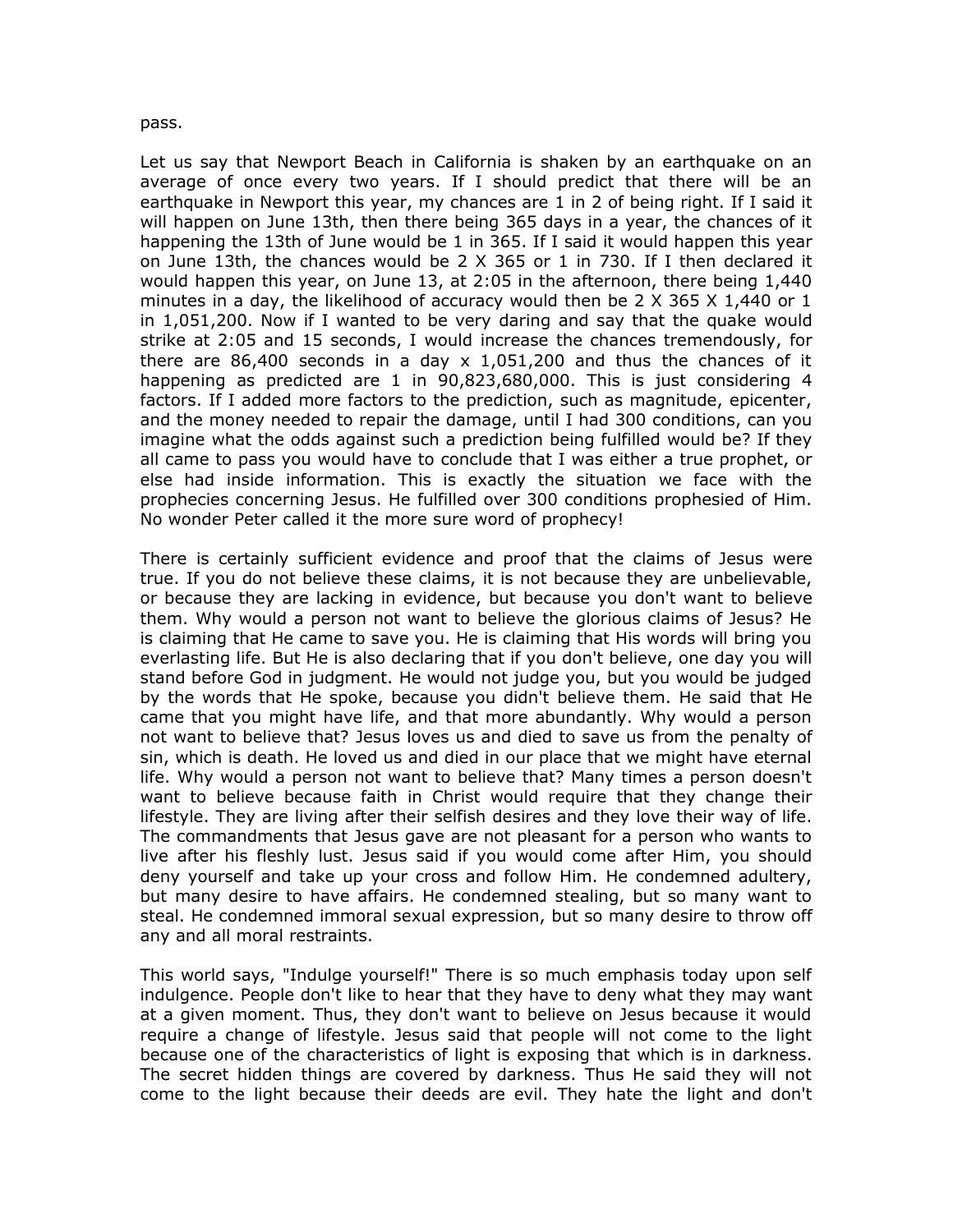want to be exposed by the light. Have you ever noticed how places like bars are kept purposefully dark? People there want to hide. They really don't want to be seen. They love the darkness rather the light because their deeds are evil. Jesus said that was the reason many will not believe in Him.

If you do not believe in the claims of Jesus, I would be very interested in hearing the reasons why. Why don't you believe them? Some will say, "Well, I don't believe those things because if salvation was such a wonderful thing then everyone would be saved." That sounds rather logical, yet does that mean you don't believe in soap, because there are a lot of dirty people in the world? Would you like to make an argument that soap is of no value at all? Look at all the dirty people in the world. If soap was so good, why isn't everyone in the world clean?

Some have said they believed until God failed to answer their prayers. In fact, Ted Turner claims that at one time in his life he was a Christian. His sister was very sick when he was a boy and he prayed that God would heal her, but she died. After that incident, he no longer believed in God. There are many people like Ted Turner, who have been disappointed because God did not answer a particular prayer. When God did not answer, they concluded that He did not exist. Of course, God is not obligated to answer our every prayer. In reality, I would not want God to answer any prayer of mine that wasn't according to His will. I wouldn't want to force God to do something that He was reluctant to do. So often we think that God is like a Santa Claus that is suppose to respond to our every whim. To reject God because He didn't answer a prayer is as childish as saying, "Well if I can't be the chief of police, I'm not going to play with you anymore! I'm going home! If you don't do it my way, then you won't have me for a friend." This is at best an immature basis for a relationship.

Yet that is the kind of relationship many people try to have with God. "As long as God plays along with my wishes and my desires, I'll believe in Him and I'll play along with the game. But let Him cross me once and that's the end. I won't believe anymore. I'll take my marbles and go home."

Ignorance can also be a factor in rejecting Christ. I heard of a man who said he believed in God and in the Bible until one day he read a section in Leviticus concerning the animals that were unclean to eat. It was telling the factors that determine whether a species was clean or unclean. Mentioned in this section was the hare (which he interpreted to be a rabbit) which according to the passage was a cud chewing animal. Believing that rabbits don't chew cud, he concluded that the Bible contained an error of fact and was therefore not trustworthy. So he quit believing in God after he read in the Bible that the rabbit chews the cud. Interestingly, a bit of research could of cleared up this problem.

Some Hebrew scholars question whether the word in this passage actually refers to a rabbit. The Hebrew word arnebeth (translated hare) is of uncertain derivation. Biologists have also come to the conclusion that rabbits do exhibit a behavior very similar to chewing cud. But the more important point is to note how easily some people will dismiss the entire message of Scripture based upon the misunderstanding of a relatively insignificant particular. Imagine what it would be like to stand before God on Judgment Day with this kind of attitude.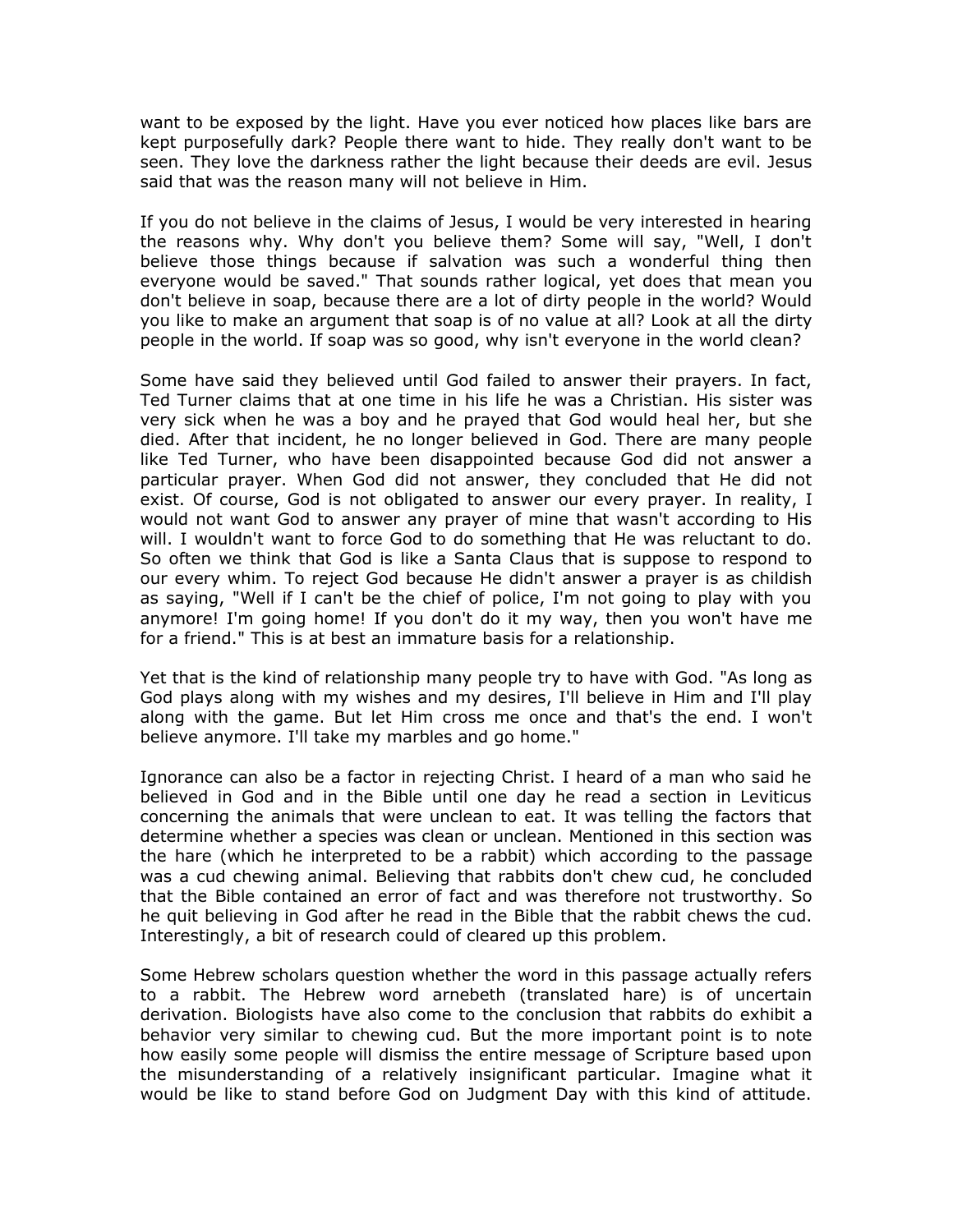"Well, I used to believe in You until I read in Your Bible that the rabbit chews the cud." Could you imagine hearing God reply, "That's not a hare. That's an arnebeth. It's not even in the rabbit family."

I have encountered many people who have tossed out the faith based upon some supposed contradiction or error they have found in Scripture. Many of these problems can be avoided by an understanding of certain rules of biblical interpretation that we need to know and follow. First of all, let me say that I don't pretend to understand everything that is in the Bible. There are a lot of things in the Bible that I quite frankly will confess to you that I don't understand. If I were smarter, I might. However, if my interpretation of a passage is blatantly contradictory to another verse of scripture, then my interpretation is wrong. The scripture isn't wrong, my interpretation is wrong. So many people are ready to say, "Well, the Bible is wrong, because look..." No, the Bible isn't wrong. The interpretation is at fault.

I have encountered many people with faulty interpretations of scripture. If your interpretation of a scripture would cause it to seem ridiculous or foolish, then your interpretation of that scripture is wrong. God didn't say anything that was ridiculous or foolish. Rather than pointing the accusing finger at Scripture, it is more helpful to identify the basic problem with my limited understanding. It is far more productive to confess that the meaning of a passage eludes us than to throw up our hands and cry out, "Hopeless contradiction!" We must make every effort to understand what God is saying. We can be assured that when we discover the proper interpretation of a verse it will be reasonable and rational and will not contradict the rest of the Scriptures.

It is crucial to remember that many of our problems with Scripture are a result of our own personal assumptions and biases. For instance, the Bible says, "Spare the rod and spoil the child." That means that if you don't spank your child, you'll spoil him. It's just a statement of fact, if you spare the rod, you'll spoil the child. When he was young, my son interpreted that as a commandment. He said, "You're supposed to spare that rod and spoil me." Wrong interpretation, son. So there are many passages that can have a dual interpretation based on one's point of view. We may be looking at it in too limited a fashion, rather than considering the verse in its context. When a person comes up to me with a question about a passage, I immediately read the context. Most generally, I catch in its context the correct interpretation and show them that it reads in an entirely different way than what they were thinking.

Jesus declared that in the last days, those who don't believe in Him and do not believe His words will have to stand before God to be judged. He said He's not going to judge them. He didn't come to judge the world. He came to save the world. This brings to mind His conversation with the religious leader Nicodemus. Jesus told him, "God did not send His Son into the world to condemn the world, but that the world, through Him might be saved. He that believeth on Him is not condemned." He reiterates the same point here, "I didn't come to judge the world, I came to save it." He affirms His mission was that of saving the world. He said in another passage, "I've come to seek and save that which was lost." To believe on Him is to have everlasting life. It is to be saved from the penalty and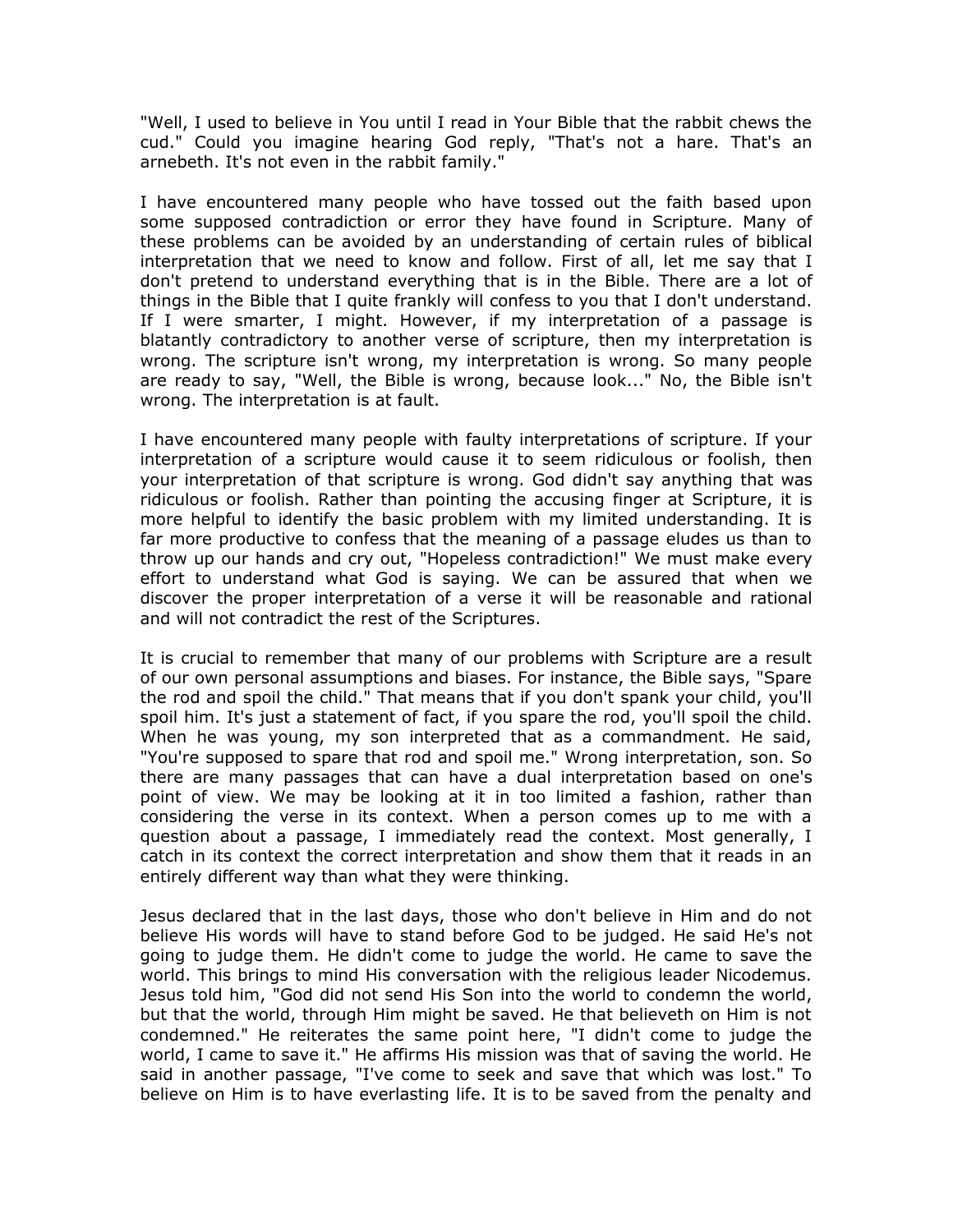the consequence of sin. It is to be saved from the judgment and the wrath of God that is to come against all the unrighteousness of men, even those who have held the truth of God in unrighteousness. "He that believeth on Me," Jesus said, "is not condemned." Paul the apostle said, "There is therefore now no condemnation to those that are in Jesus Christ" It is important to note that Paul did say to the church, "We must all stand before the judgment seat of Christ." But the kind of judgment Paul speaks of is one of rewards for the things we have done while we are in these bodies. It is like the judge's seat at the Olympics, where the various participants come up to receive medals for the victories they have won in the particular event. So we will stand before Christ to receive our rewards.

For those who don't believe in Jesus, it is a different story. They will stand before the judgment seat of God to receive sentencing for their failure to believe the words of Jesus, and for their failure to receive the forgiveness that God offered them through Christ. I am certain that God will give each person a chance to plead their case. But I'm sure at that time every excuse that people might seek to offer will sound so totally ludicrous, most will be unable to even say a word.

So we have seen the claims of Jesus Christ, radical, spectacular, and glorious. He has claimed that He has come to save you. He has claimed that you can have eternal life through believing His words and following His commandments.

The longer I live and the more I see of what the world has to offer the more vain it seems. I see the emptiness that people experience who seem to have attained more worldly goods than the rest of us. In light of the hopelessness of even the best this world has to offer, Jesus' offer of life is too good to turn down. I have no intellectual problems with this whatsoever. In fact, I would have great intellectual difficulties in not believing Jesus Christ, because somehow, I would have to rationalize His miracles. I would have to come up with an explanation for His ability to walk on the water, to raise Lazarus from the dead, and His own resurrection. I'd have to explain how one Man could, by accident, fulfill all three hundred of the Messianic prophecies. I would find myself very hard pressed to try to rationalize these things away. I would have tremendous difficulty giving some kind of an explanation that would be rational or plausible.

Many years ago, I, like most people, experienced a time of doubt. I thought, "Well maybe I'm an atheist. Maybe God doesn't exist. Maybe it is all just the figment of man's imagination. Man needs something to believe in, so he invented a god, and the Bible is simply a collection of stories expressing man's concepts and ideas of a supreme being." That lasted for around a half hour until I started to critically evaluate this point of view. The moment I started thinking, and tried to explain the existence of universe apart from God, I had to yield to reason. To hold on to an explanation of life apart from God would require a mindless state akin to idiocy. I couldn't put myself in that kind of unreasonable state of mind. I would have to believe all kinds of absurdities. I would have to believe that such patently miraculous features of life such as the marvelous ability to see, were created by thousands of fortuitous accidental circumstances. I would have to buy the idea that the perfect structure and function of the eye began with the sun beating down on a little worm and creating a mutation on its forehead. (I don't